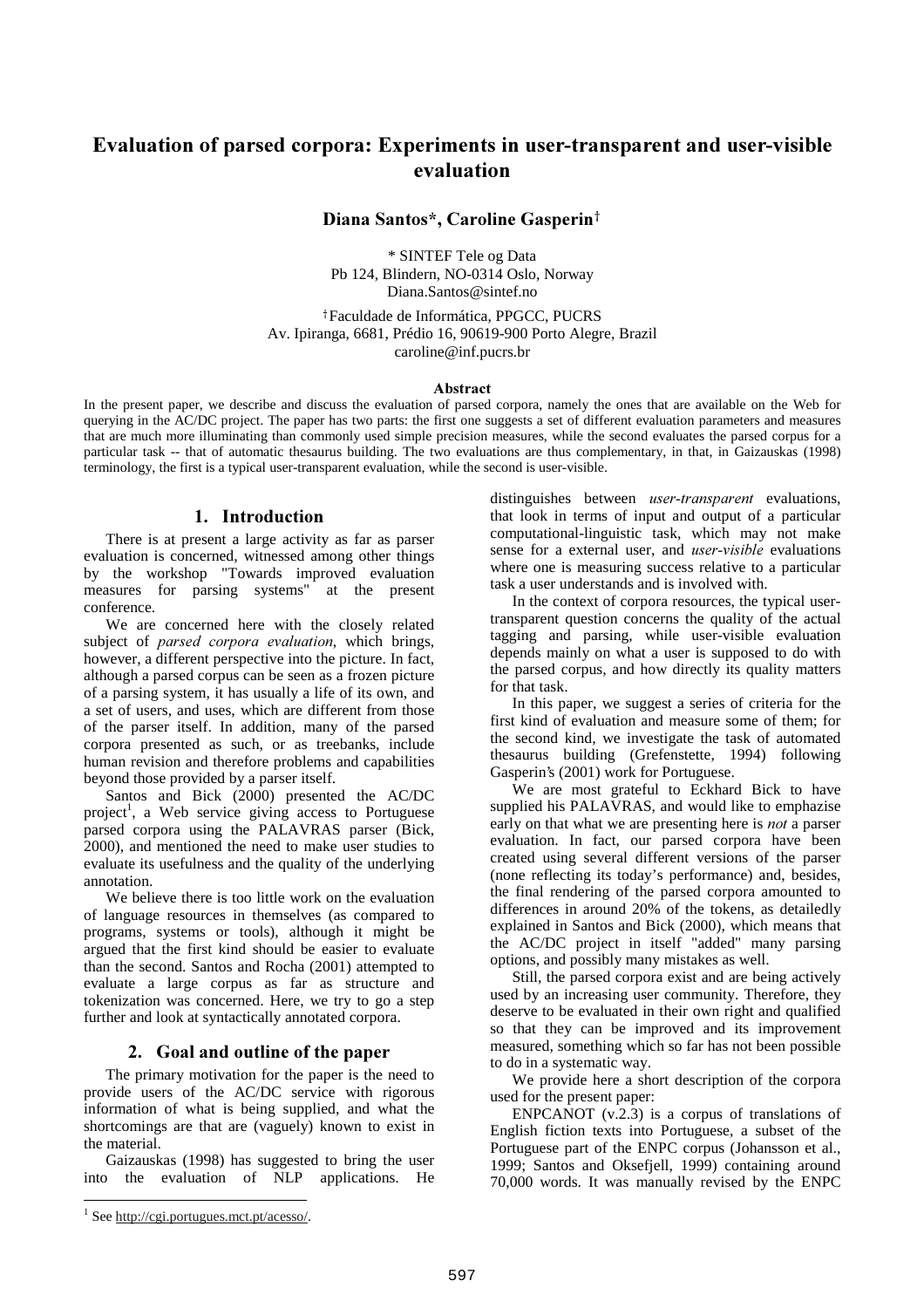team and contains texts in the European and Brazilian variants of Portuguese.

EBRANOT (v.3.4) is a part of the Borba-Ramsey corpus, distributed by the ECI/MCI iniciative, and contains exclusively Brazilian text in several genres: literary, newspaper, scientific articles and law, amounting to 700,000 words.

NATPANOT (v.2.6) is a corpus of 8 million words of newspaper text (1991-1994) in European Portuguese.

FOLHANOT is the first million of a newspaper text corpus in Brazilian Portuguese, currently in development by the AC/DC project. It is a proper subset of the SCANOT corpus, compiled by NILC.

# 3. Annotation quality

Although one could in principle be interested in all aspects having to do with an annotated corpus, such as: Is there sufficiently encompassing documentation? Is there a formal definition, in the form of e.g. a DTD? Does the corpus conform to it? Has the corpus been validated by a third party? Has it been evaluated? etc. etc., we will be here solely concerned with what is central to the parsing issue.

# 3.1. What should a parser do?

By informing others that a corpus is parsed, we implicitly state at least the four tenets: 1) The text units (tokens) have been recognized and assigned to their right category (lemmatization and PoS tagging); 2) MWE have been identified (tokenization); 3) Morphological information has been made explicit (morphological analysis); and 4) Syntactic constituents and relations have been identified (couched, depending on the theoretical inclinations, as constituency, functional and/or dependency structure). Additionally, other kinds of information can also be present in parsed corpora, such as named entity classification, anaphoric dependencies or rethorical structure, which we will disregard here since they are absent from the AC/DC corpora.

Not all these tasks are equally relevant or well defined, and not all the problems that are to be solved equally frequent. In addition, there are strong dependencies between these tasks, with the vexing property that each requires a different unit of measure. We will try to describe these problems in detail with the help of the AC/DC corpora. But first we turn to the problem of assessing separately the different kinds of information.

#### 3.1.1. In which level is one particular phenomenon handled?

In many cases it is up to the parser developer in which linguistic level – better, in which way – a particular distinction made in language should be encoded in the output of the parser. This should refrain one to evaluate levels independently, especially when comparing different parsing approaches.

One examples is the choice between encoding a particular syntactic difference as PoS or as constituent function. In Três quartos do hotel foram ocupados pela policia (three quarters/rooms of the hotel were taken by the police) one can represent the difference by assigning the PoS noun to *quartos* in one interpretation and the PoS numeral in the other. Alternatively, one can have both parses tagging quartos as noun at the PoS level, but individuated by their function inside the NP  $Tr\hat{e}s$  $quartos$  do hotel – having either *quartos* (rooms) or hotel as NP head.

Another encoding alternative is between PoS or constituent type: In  $Os$  pobres sairam (the poor left), pobres may be assigned the PoS noun and assigned head of the NP, or the PoS adjective and still head of the NP, both conveying the same thing (though with different underlying theories).

The same liberty at making distinctions can be seen in the three sentences *Ele está de volta* (He is back), *De* volta da mãe, ele apressava-se (Around mother, he hurried) or *Comprou o bilhete de volta* (He bought the return ticket), where a parser can give the same PoS, viz. preposition noun, to the three instances of  $de$  volta, but separate them by function (e.g. by AJP, AVP and PP), or actually perform three different tokenizations as well: "de volta", "de volta de", and "de" "volta".

Examples could be multiplied at will – what is relevant is the need to understand the parsing scheme in order to distinguish wrong parses from systematic ways of dealing with a particular phenomenon.

# 3.1.2. Categorial ambiguity

The first requirement or expectation when facing a parsed corpus is that words that are categorially ambiguous out of context are assigned their right part of speech. But measures such as percentage of right PoS assignment have long been shown to be inappropriate (Santos, 1999), because they do not take into account the difficulty of the problem, both from a macro and from a microperspective:

In fact, ca. 90% of the words in a text (66% of the types) are unambiguous (for example, most of those that belong to a closed set such as prepositions, conjunctions, personal pronouns, negative adverbs, etc.)<sup>2</sup>. In addition, if for all wordforms that belong much more frequently to one PoS than the other the more frequent label is assigned, overall one gets more than 95% of PoS labels right. However, this is no measure of the quality of PoS tagging, giving that, if such a procedure were followed, gross syntactic incorrections might occur, such as the sequence of two syntactically incompatible tags...

One should compute, for each potentially ambiguous form present in the corpus, what the difficulty and the information-theoretic gain is of deciding what is their PoS, in order to be able to measure the job done by the parsing procedure. 3 For each pair of <wordform, PoS> could then precision and

 $\overline{a}$ 

 $2$  These numbers are based on old studies regarding *major* PoS, done for Portuguese (Medeiros et al., 1993; Santos, 1996). In Table 5 ahead, concerning a hundred PoS distinctions, the number of unambiguous forms is only slightly above 50%.

 $3$  It is true that one should also consider the (few) cases where the only PoS assigned is wrong (and which may come from guessing about unknown words, or even from wrong dictionary entries). However, this should not, in our view, be brought to the same count as all the unambiguous words whose PoS was right by simple dictionary lookup.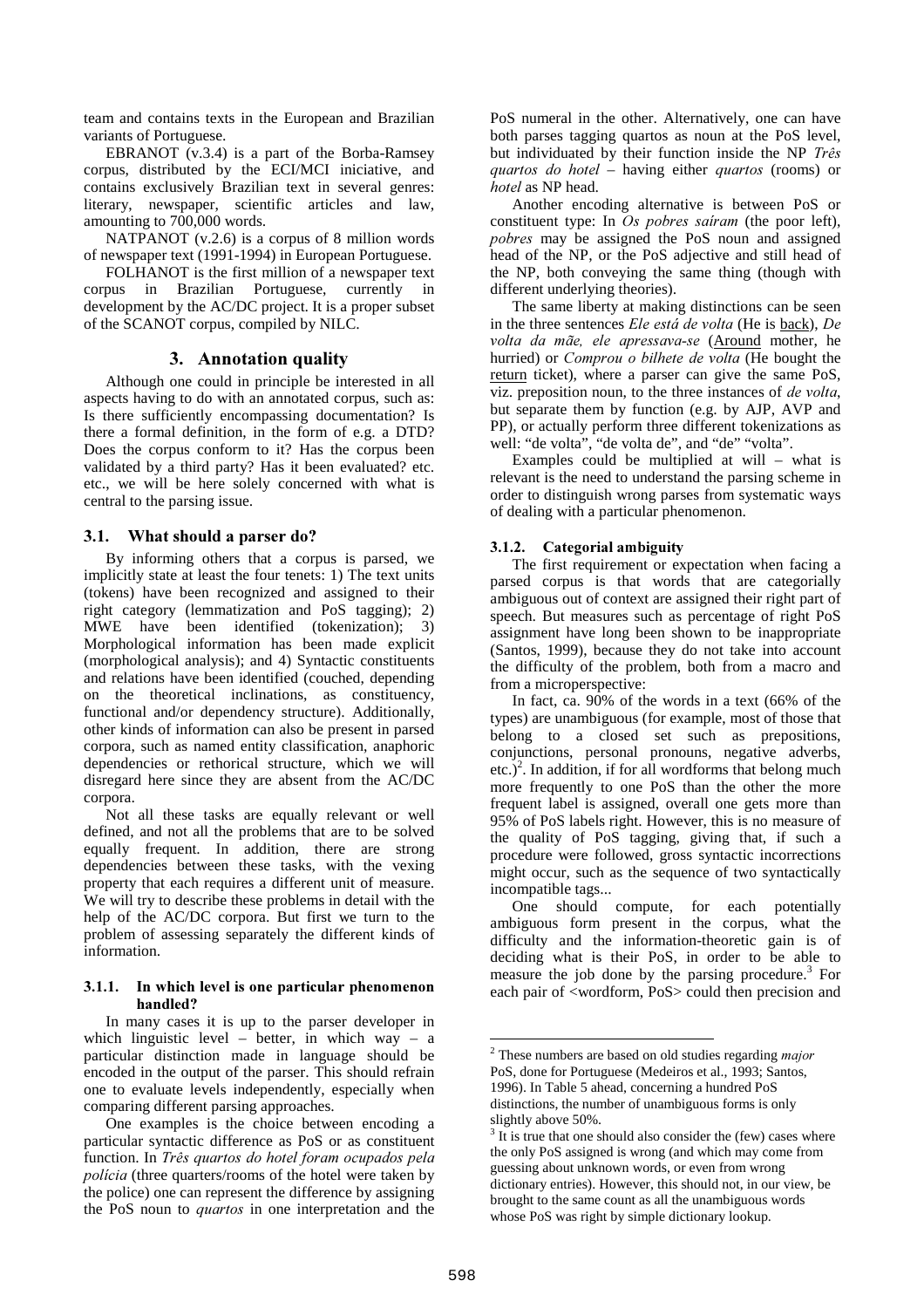recall be measured (see Hindle and Rooth (1993) for the need to have different PR-measures for each choice).

Table 1 presents some of these figures in the small ENPCANOT corpus, for wordforms ambiguous between verb and noun readings. The data column presents correct noun readings – wrong noun readings – wrong verb readings – correct verb readings. The PR column presents noun precision, noun recall, verb precision and verb recall.

| wordform | Data      | PR               |
|----------|-----------|------------------|
| espera   | 10002     | 1.0 1.0 1.0 1.0  |
| casa     | 95 0 1 1  | 1.0.989 1.0 0.5  |
| ser      | 7 2 0 147 | .77 1.0 1.0 .986 |
| volta    | 36001     | 1.0 1.0 1.0 1.0  |
| sentido  | 7044      | 1.0.636.51.0     |
| ouvido   | 1006      | 1.0 1.0 1.0 1.0  |
| iantar   | 10 1 2 5  | .909.833.714.833 |
| comida   | 10011     | 1.01.0.5.5       |
| gosto    | 7006      | 1.0 1.0 1.0 1.0  |
| vinda    | 1102      | .5 .5 1.0 1.0    |

Table 1: Evaluating noun/verb disambiguation

It is at once obvious that no averaging of these numbers will do, since for different forms (or contexts) the parser will do better for "nounness" or "verbness". The table above just shows that we have inspected 194 rightly analysed nouns, four verbs incorrected labelled as nouns, eight nouns incorrectly classified as verbs, and 175 correctly identified verbs. Noun precision (.979=194/198) will not be a function of the individual noun precisions, nor the other values will: verb precision .956, noun recall .960, verb recall .977.

Things get even more difficult when realizing that there are more complex disambiguating tasks also measurable in noun or verb precision, namely ambiguity with other parts of speech. Table 2 illustrates similar calculations for other PoS pairs or trios (only precision/recall regarding the two first PoS is presented, though taking into consideration all analyses).

| wordform                 | Data      | PR              |
|--------------------------|-----------|-----------------|
| $d$ esses*(gram/V)       | 8202      | .8 1.0 1.0 .5   |
| sobre(gram/V/N)          | 105 0 3 3 | 1.0.97.51.0     |
| suas( $gram/V$ )         | 84022     | 1.0.98.51.0     |
| alto(ADJ/ADV/N)          | 13 1 3 6  | .93.67.86       |
| claro(ADJ/ADV)           | 24 21 1 4 | .53.96.8.16     |
| quartos(N/ADJ)           | 4001      | 1.0 0.0 0.0 1.0 |
| creme(N/ADJ)             | 3002      | 1.0 0.0 0.0 1.0 |
| presentes*(N/ADJ) $3209$ |           | 0.6 1.0 1.0 .82 |
| tarde(V/ADV/N)           | 1141      | 0.5 0.5 .98 .98 |
| fora(V/ADV)              | 54 3 7 36 | .95 .89 .84 .92 |

Table 2: Evaluating other PoS disambiguation tasks

It should in any case be noted that even a seemingly simple task as deciding for PoS is marred by the difficulty, alluded before, of identifying the correct level where information is encoded – and the converse, which level to assign an error if it is *not* conveyed. For example, consider the following phrases:

- $\dot{a}$  espera (waiting) constitutes an adverbial phrase (though the word *espera* is related to the noun espera, waiting)
- ao largo (at a distance) also works as an adverb (the word  $largo$  is not related to the noun  $largo$ , square), and
- $a$  seguir (next) is only metaphorically related to the verb seguir (follow), being used in much wider contexts than an infinitive phrase, namely as a complex adjective or adverb

So, should one consider the simple assignment of respectively noun, noun and verb to *espera*, *largo* and seguir a right PoS assignment? If the distinction were encoded in other parts of the analysis, maybe yes. If not – where to measure it? The easiest way would be to remove these cases simply from PoS accounting, and expect them to be rewarded (or punished) at the right level. But let us note the lack of a golden rule for measuring and encoding these matters: there is no universal or near universal consensus on what the text units should be (words or multiword expressions). So, if one does not want to incur in a judgement of the underlying grammatical theory -- then we would be actually comparing two different parsing approaches and not a parsed corpus in itself -- there are only two ways left. The first is using the extensional limits provided by the parser and consider the output right when no other alternative is possible. The second is to use, besides right and wrong, a third category in our precision and recall computations, to mean that the relevant distinction is or should be encoded at a different level (and then reward it at that level).

One of the places where this is more obviously reflected is in tokenization. See Santos and Bick (2000) for an illustration of the amount and kind of differences.

#### 3.1.3. Lemmatization and morphological analysis

In many cases, lemmatization is trivial after PoS assignment,<sup>4</sup> and therefore should not get more credit for the parser, but not always, because of intracategorial ambiguity. This is especially common for verb forms in Portuguese, but also possible in nouns, as illustrated in Table 3:

| wordform                  | possible lemmas   |
|---------------------------|-------------------|
| fora $(V)$                | ser ir            |
| $\text{vendo}(V)$         | vender ver vendar |
| vira(V)                   | ver virar         |
| revista(V)                | rever revistar    |
| $\cos\theta(N)$           | costa costas      |
| gracas(N)                 | graça graças      |
| $\forall$ vimos(V)        | ver vir           |
| $\text{amara}(V)$         | 'amar amarar      |
| $\parallel$ assente $(V)$ | assentir assentar |

 $\overline{a}$ <sup>4</sup> Assuming that the underlying morphological analyser is reliable, which is obviously a simplification, especially in the case of unknown words. For a proportion of these in Portuguese text see Reis (1993); for a study of the performance of PALAVRAS in this respect see Bick (1998).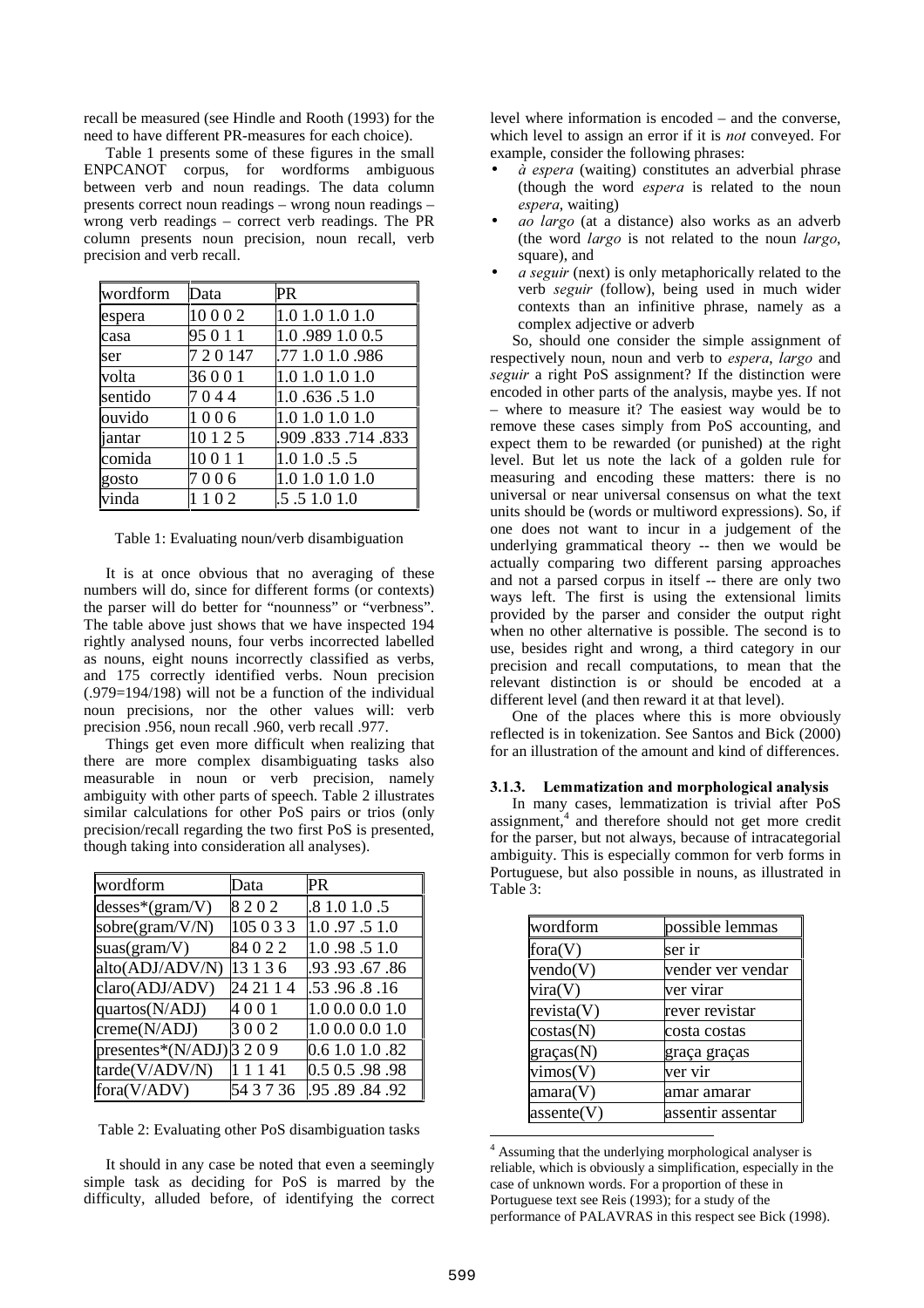| lido(V) | lidar<br>ler |
|---------|--------------|
|---------|--------------|

Table 3: Lemma ambiguity

The disambiguation of morphological features, when they are not defined by lemma and PoS, is yet another task on which to measure the performance of a parser (and/or the quality of annotation of a parsed corpus). Clear examples are the pervasive ambiguity (for all but the most irregular verbs) between

- future of subjunctive and infinitive forms;
- first and third person of imperfeito (in both indicative and subjunctive moods);
- perfeito and pluperfect tense in the third person plural;
- perfeito and present in the first person plural<sup>5</sup>

This also holds for gender of nouns such as *capital*, moral, presidente and those ending in *ista*, as well as for gender of a large class of invariant adjectives. A less considerable task is number disambiguation for a few nouns and adjectives. Finally, one further non trivial task of a parser is to assign gender (and number) to a proper noun (something not necessarily obvious even for a human being, see Afonso et al. (2002a) for discussion).

It is arguable whether gender and number of (nonlexically determined) pronouns should be considered as a morphological disambiguation task. We will not consider it here, although all pronoun instances are marked in the corpora as M/F (both genders possible).

In fact, one important fact regarding morphological ambiguity in the present parsed corpora is that most of it is simply not resolved, which means that a large number of wordforms still carry portmanteau labels (15%, 11% or 10% of all the forms not classified as invariant). Just to give a more precise idea of what this means in practice, let us look at the disambiguation of presente and perfeito in the first person plural in the EBRANOT corpus. In the 1745 cases marked present and/or perfeito in that person, the distribution is as displayed in Table 4.

| Tense             | Total | Ambiguous |
|-------------------|-------|-----------|
| presente          | 806   | 52        |
| perfeito          | 168   | 14        |
| presente/perfeito | 771   | 771       |
| Total             | 1,745 | -26       |

#### Table 4: Disambiguation of tense form

While almost 60% of the forms have only one label assigned, a quick inspection of both presente and perfeito cases shows that the vast majority of them was already unambiguous from the start (belonging to those verbs having distinct forms). So, in practice, the

<u>.</u>

disambiguation task was only done in 96 forms out of 867 (11% of the cases).

Following the same procedure to analyse this kind of disambiguation task as used for PoS: Of 44 forms analysed as perfeitos, 4 are wrong (should be presente) and 40 right, thus yielding a precision of perfeito recognition of .91. As for the 54 forms classified as presente, 13 are wrong (3 of them featuring as well a wrong lemma, one of which due to a spelling error, so only 10 are actually perfeitos), 35 are right, and 6 are possible in the two interpretations (even consulting the largest possible context). In order to simplify the present computations we stipulate, in this case, three wrong and three right (three perfeitos and three presentes). Thus we get .70 precision in identifying presente, and .90 coverage, while we have .75 coverage for perfeito identification.

#### 3.1.4. Syntax proper

To talk of a parsed corpus instead of a tagged one, larger elements than words (or basic units) have to be identified, and (some of) their functions have to be revealed. This is the more complex part of the parsing work, and it is also the one which requires more complicated assessment procedures, even if one is simply evaluating *one* parsed corpus and not competing schemes of annotation (as concerns Black et al. (1991), Lin (1995) or Carroll et al. (1998)).

As far as we know, there is no fixed number of syntactic distinctions that one can use as a measure, and syntax, as opposed to morphology, is still a sparsely exploited area. There is no other way, it seems, at least for the time being, than to conform to the theory obeyed by the parser and, inside its limits, test what is right and wrong. One has to list the possible analyses contemplated (forget those that were not) and, in light of the alternatives, decide whether the result is the best possible. For the AC/DC corpora, the underlying theory is dependency based, so there is no direct way to define constituents, and there is quite a large number of cases where attachment is left unspecified. Besides, and as was the case for morphological information, there is a considerable number of alternative function tags that have not been disambiguated.

But still, for each verb which admitted of an object one could compute precision and recall of object detection; for each verb which admitted an object, one could compute the PR figures; for each ditransitive verb of the form NP PP one could check them, and so on. Conversely, for all sentences one could check appropriate main verb detection, as well as (apparent) right argument structure.

Again, one has to be careful about what is the domain of possible/wrong categories, even when function labels are assigned to every word. (All syntactic information available in the AC/DC parsed corpora is through function labels.)

<sup>5</sup> Due to different spelling conventions, this applies only for verbs ending in er or ir for European Portuguese, but for almost all verbs in Brazilian Portuguese. As far as we know, this was not taken in consideration in the automatic analysis, resulting in a much larger number of initially ambiguous forms -- and actually incorrect portmanteau tags -- in the European Portuguese texts.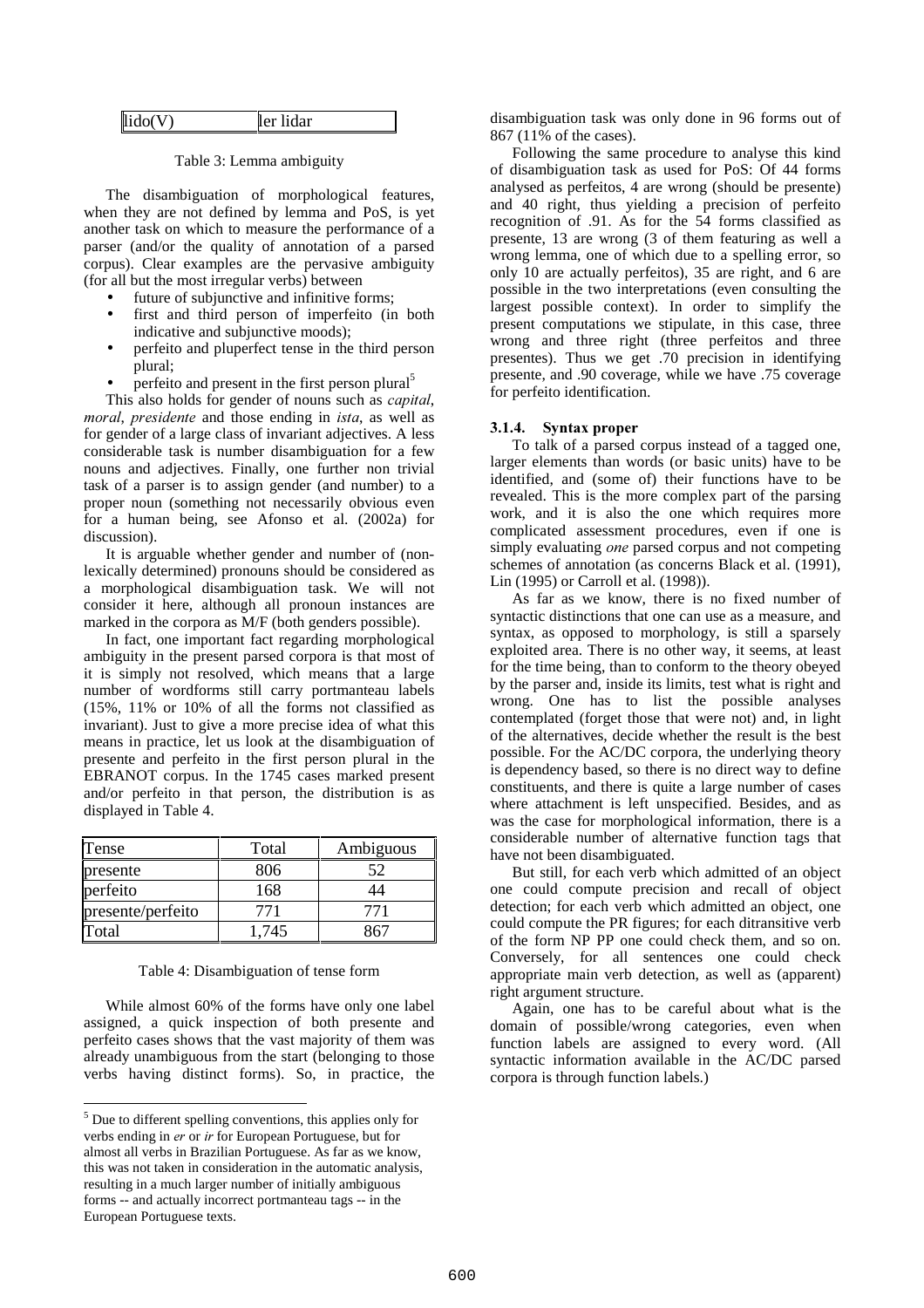| Corpus          | <b>Size</b> | PoS ambiguity | Lemma ambiguity | Morphological ambiguity |
|-----------------|-------------|---------------|-----------------|-------------------------|
| <b>ENPCANOT</b> | 72,431      | 29,531        | 3,264           | 13,063                  |
|                 | 12,886      | 730           | 4 <sub>1</sub>  | 905                     |
| <b>EBRANOT</b>  | 722,715     | 348,576       | 39,974          | 164,760                 |
|                 | 60,118      | 4,419         | 123             | 6,654                   |
| <b>NATPANOT</b> | 6,295,653   | 3,223,063     | 448,916         | 1,570, 102              |
|                 | 167,206     | 11,534        | 420             | 18,395                  |

Table 5: Some extensional measures of disambiguation need for three different corpora

In fact, PoS may uniquely determine function, as is the case with articles, always assigned the function label N>. Also simple PoS sequences such as preposition (article adjective\*) noun, result in the noun necessarily getting the label P< and all intervening articles and adjectives the label >N. <sup>6</sup> This, incidentally, constitutes respectively 49%, 48% and 52% of all words classified as nouns in the corpora we are dealing with.

### 3.2. Relevant characteristics of a parsed corpus

After detailing the problems and before suggesting measures, we would like to note that a corpus, no matter how large, has a fixed vocabulary, so that quality features for each word can be exhaustively computed, as well as the difficulty involved in parsing it (prior to parsing).

So, for each wordform occurring in the corpus one can know its span (the set of different possible analysis).<sup>7</sup> It is therefore possible to give a first measure of the parsing difficulty of a corpus by presenting statistics like the percentage of ambiguous wordforms. It is important to stress, if one is *comparing* (and not only evaluating) corpora, to realize that different corpora may offer different challenges to syntactic analysis.

We can use, for this estimation, both internal and external criteria. Internal criteria are what the corpus in itself reveals, having the number of forms assigned different analyses as one measure of the disambiguation difficulty present in the corpus. This is, obviously, a measure by default: All ambiguous forms that have been disambiguated and have been found to occur in only one way are counted as unambiguous... but note that possible error is neither computed as well (forms with one analysis in the corpus pair with unambiguous forms).

External criteria would use other sources of probing, like morphological analysers and lemmatizers. Ideally, the ones used by the parser itself.

Table 5 gives, for three different corpora, the following figures, obtained by internal criteria: sheer size in words, number of categorially ambiguous word forms, number of intracategorially ambiguous word forms as far as different lemmas are concerned, and number of intracategorially ambiguous word forms as far as morphology is concerned.<sup>8</sup> In all cases we present the

<u>.</u>

number of tokens and types. It should be emphasized that these numbers have to be read relative to the number of possible distinctions present in the parsed corpus, and are not meaningful as absolute measures. For example, many of the PoS differences refer to subcategorization, and many people would argue against calling them PoS ambiguity. Still, this is the way the corpora were encoded, so it is at least one possible way to look at the matter.

Note that, if one knew that all corpora had been parsed by the same (version of the) parser, one could increase the number of ambiguous forms by adding up all possible analyses across corpora. That is, unique occurrences in one corpus could be identified as ambiguous with the help of occurrences in other corpora. We have not done this here, though.

Also, note that we have not taken into consideration the word forms analysed as belonging to a proper noun (named entity), each of which individually carries a PROP tag. So, we deleted them prior to inspecting potential ambiguity, as well as merged capitalized and noncapitalized forms in the computations above.

# 3.3. How to measure quality?

Ideally, one would pick all ambiguous forms and check them, in the way illustrated above – but this procedure would be as costly as to parse the whole corpus manually once again. So, the most obvious solution is to randomly select a subset of the ambiguous forms, and measure them, extrapolating as far as quality in the whole corpus is concerned.

We have thus randomly selected 100 cases (distinct types) of each kind of disambiguation, and analysed them. We have only taken into account non-capitalized words, in order not to add the additional question of recognizing proper names (named entities).

| Corpus          | PoS | Lemma | Morphology |
|-----------------|-----|-------|------------|
| <b>ENPCANOT</b> | 11% | 12%   | 3%, 25%    |
|                 | 3%  | 23%   | 1%         |
| <b>EBRANOT</b>  | 8%  | 27%   | 4%,16%     |
|                 | 4%  | 7%    | 4%         |
| <b>NATPANOT</b> | 17% | 53%   | 13%, 15%   |
|                 | 1%  | 6%    | 9%         |

#### Table 6: Evaluation of 100 cases

The results appear in Table 6, presenting the percentage of analyses considered respectively wrong and about which there were doubts about how to classify it. For morphology, the intermediate number concerns the

<sup>6</sup> Except when followed by a non-finite verb, where the noun is parsed as subject of the following infinitive or gerundive clause.

One could as well have a frequency estimate of the relative probability of each PoS, by itself or as an n-gram, etc.

This means that they were assigned the same PoS. Lemma atribution and morphological marking were assessed independently.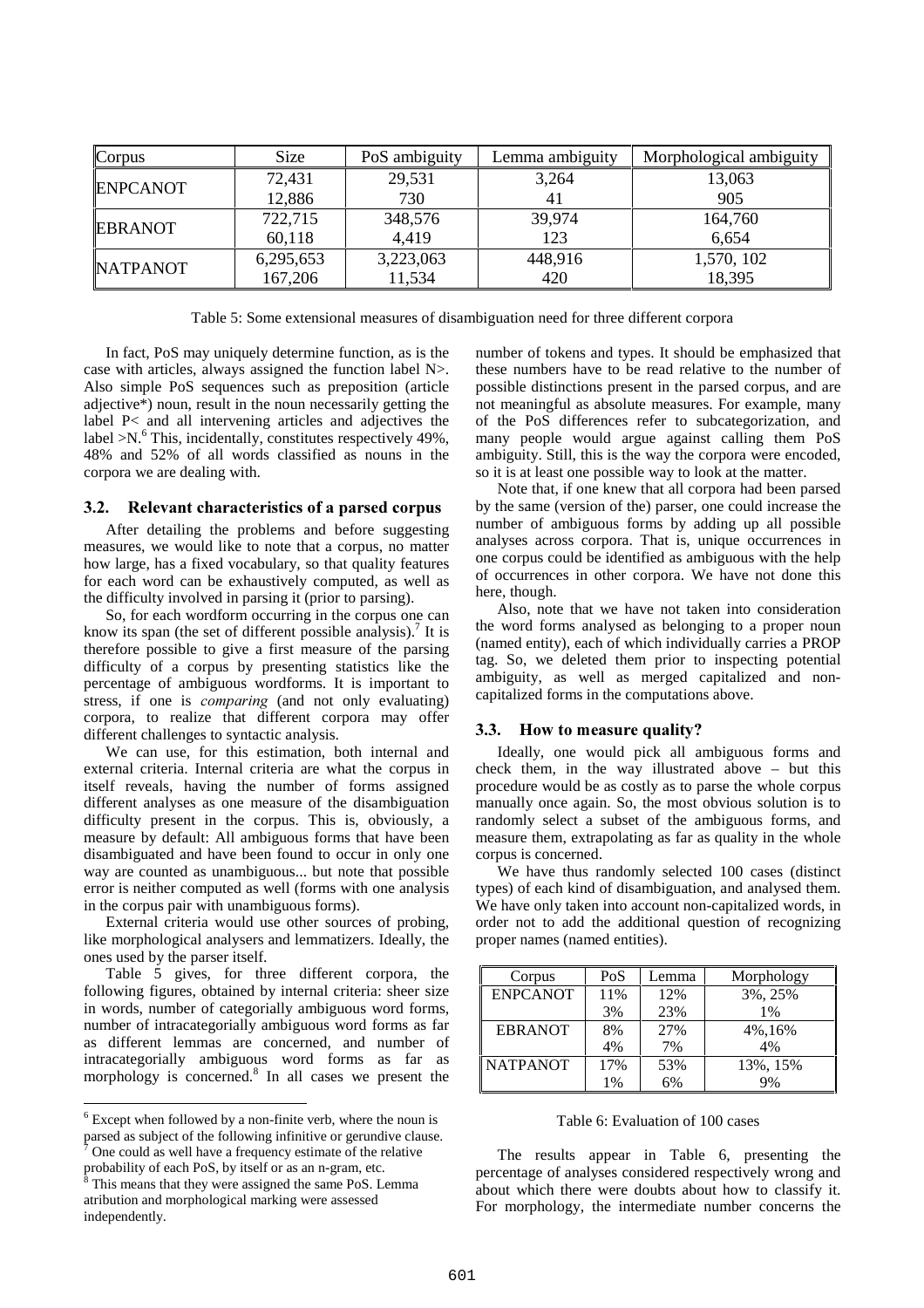forms which had only partly disambiguated information (considered as neither wrong nor doubtful). It should be noted that the lemma evaluation displayed in Table 6 reflects very often spelling errors, foreign words, and wrong PoS assignment. This is especially true for NATPANOT, where 42% of the cases inspected (and considered wrong) were due to errors in the original corpus text.

### 4. Automatic extraction of semantic relations from syntactic relations

We concentrate now on a specific task that uses parsed corpora as data for achieving a more complex goal. We apply a technique for automatic extraction of semantic relations from syntactic relations proposed in Gasperin (2001) and Gasperin et al. (2001), as an extended version of the technique proposed by Grefenstette (1994). This technique is based on the computation of word similarity through the syntactic contexts they share. (As syntactic context, we understand any word that establishes a syntactic relation with a given word in the corpus.)

We consider the following syntactic relations: an adjective as noun modifier, a noun as noun modifier (through a preposition), a noun as verb subject, a noun as verb direct object, and a noun as verb indirect object. The technique consists on extracting the syntactic contexts of each word from every occurrence of it in a parsed corpus, the words are compared as to occurrence in syntactic contexts, and words with many common syntactic contexts are considered semantically related. To perform the comparison, the similarity measure used is a weighted version of the Jaccard measure, that assigns global and local weights for each syntactic context. We then extract lists of semantically related words for each word in the corpus, which are useful mainly for thesauri construction.

The parsed corpus is thus necessary to extract the syntactic relations used in the procedure described above. We wanted to observe how dependent was the whole procedure on the correctness of the parsing information (specifically, PoS tags and function tags). In other words, if one extracts "wrong" syntactic contexts, how much this is reflected in the generation of noisy lists of semantically related words.

So, we present, on the one hand, measures of the robustness of the extraction of each syntactic relation used, and then some experiments about its influence on the semantically related words obtained as the result.

# 4.1. Measuring the extraction procedure

To measure the correctness of the syntactic contexts extracted from the corpus, it was necessary to compare them manually with the original expressions in the corpus, aiming to discover parsing problems. So, we adopted the following procedure:

- 1. selecting a portion of the FOLHANOT corpus;
- 2. selecting the nouns of this portion;
- 3. extracting all the syntactic contexts of these nouns;
- 4. comparing manually the extracted contexts with the original expressions in the corpus;
- 5. classifying the parsing performance.

The portion extracted from the FOLHANOT corpus contains around 5,000 words, where around 1,000 are nouns. The syntactic contexts of these nouns were extracted, some examples are shown on Table 7.

| Sentence                                                      | <b>Nouns</b> | Contexts                                                                                                                          |
|---------------------------------------------------------------|--------------|-----------------------------------------------------------------------------------------------------------------------------------|
| inicia a<br>colheita da maior                                 | colheita     | <direct <i="" object,="">iniciar&gt;<br/><modifier, de,="" safra=""></modifier,></direct>                                         |
| safra de sua<br>história<br>( begins the                      | safra        | <adjective, grande=""><br/><modifies, colheita="" de,=""><br/><modifier, de,="" história=""></modifier,></modifies,></adjective,> |
| crop of the largest<br>production of its<br>history $\dots$ ) | história     | <modifies, <i="">de, <i>safra</i>&gt;</modifies,>                                                                                 |

Table 7: Examples of syntactic contexts

We classified each syntactic context extracted as: (C) correctly parsed, (E) incorrectly parsed, and (FE) it wasn't extracted due to a parsing error. Table 8 shows the percentages of the contexts according to these classes.

| Class | Percentage (%) |
|-------|----------------|
|       | 89.96          |
| Н.    | 7.82           |
| FE.   | 2.20           |

Table 8: Contexts according to parsing performance

Some erroneous contexts were more frequent than the others. The E and FE contexts were distinguished according to specific points. We can identify regular errors in the parsing information. Table 9 shows the most frequent parsing errors (or, in some cases, features) that generated the erroneous contexts, their percentage of occurrence and some examples.

| Errors                                                         | Occurrence% | Examples                                                                                                                                                                |
|----------------------------------------------------------------|-------------|-------------------------------------------------------------------------------------------------------------------------------------------------------------------------|
| Proper nouns as common<br>nouns                                | 17.28       | "Barreiras" (organization name) was treated as the common noun<br>meaning barrier or barricade; "Folha" (newspaper name) was treated as<br>the common noun meaning leaf |
| Prepositional attachment<br>errors                             | 14.81       | "expansão de soja na fronteira" (soy expansion on the boundary):<br>"fronteira" is attached to "soy" but should be attached to "expansão"                               |
| verb "haver" (in the form<br>"há") as preposition              | 2.46        | "instaladas no local há anos" (installed in the place for years)                                                                                                        |
| preposition "a" as determiner<br>and vice-versa                | 1.23        | "se destina a implantação" (it is destinated to the implantation)                                                                                                       |
| prepositional phrase as<br>adverbial phrase and vice-<br>versa | 7.04        | "disputar o campeonato na Holanda" (dispute the championship on The<br>Netherlands): "na Holanda" should be as adverbial phrase                                         |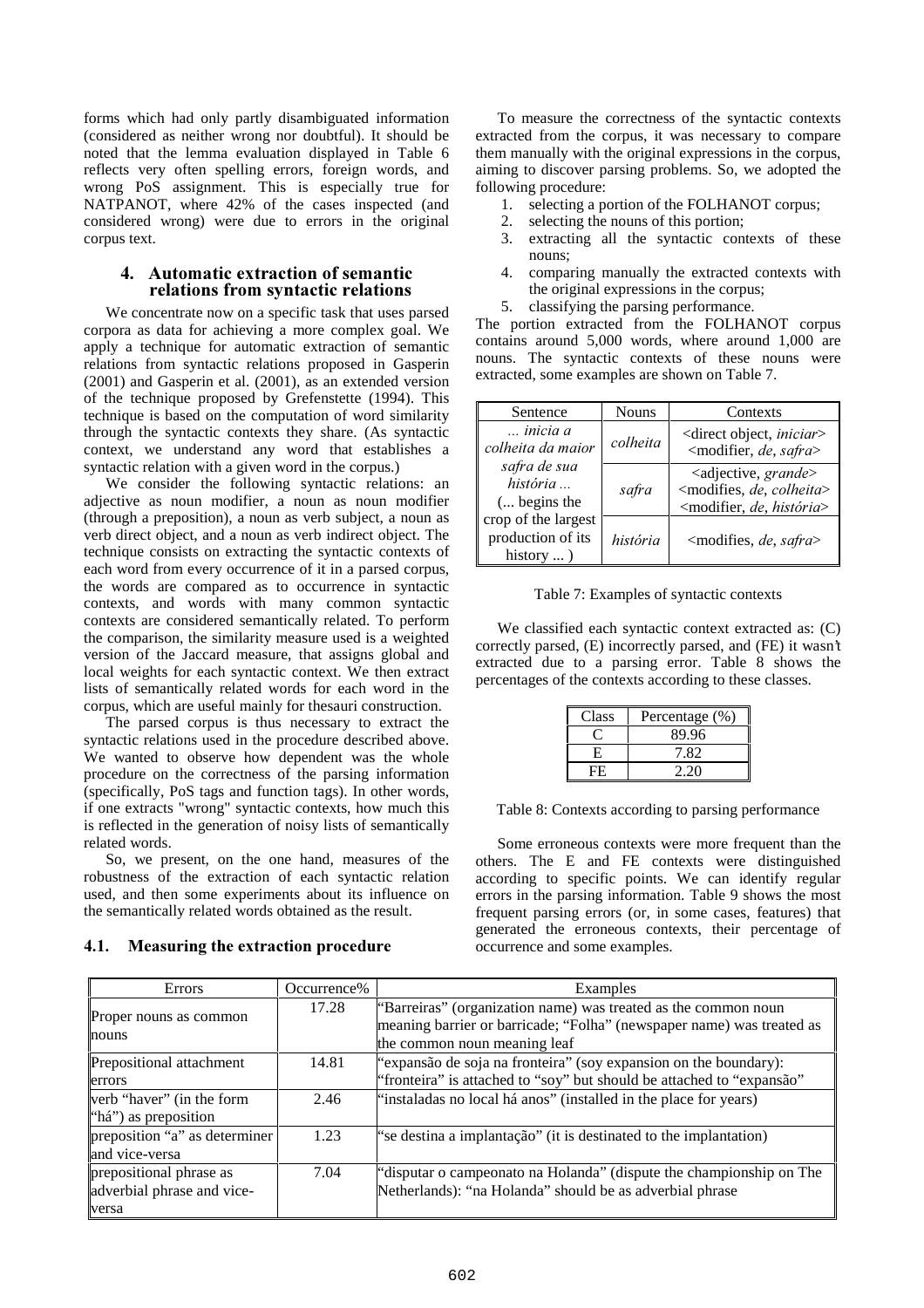| incorrect subject, direct      | 29.62 | "impediu o plantio de feijão" (prohibited the plantation of beans): "de     |
|--------------------------------|-------|-----------------------------------------------------------------------------|
| object or indirect object tags |       | feijão" should be a prepositional phrase instead of an indirect verb object |
|                                | 11.11 | "ano passado" (last year): "passado" should be tagged as adjective          |
| adjective as verb              |       | instead of a verb form of to pass; "pesquisas confiáveis" (reliable         |
|                                |       | research): "confiáveis" should be an adjective, not the verb "to rely on"   |
|                                | 7.40  |                                                                             |
| adjective as noun and vice-    |       | number "quinto" (fifth); "alta de preço" (price increase): "alta" referring |
| <b>versa</b>                   |       | to "the increase" instead of the adjective "tall"                           |
| verb as noun and vice-versa    | 6.17  | "corrida" (run): running event instead of the running action                |

Table 9: Most frequent parsing errors

It should be noted that, while from the point of view of the user (the extractor of syntactic contexts), they are considered errors, often the problems reported in Table 9 concern actual linguistic decisions made in the parsing process. For example, the classification of  $h\dot{a}$  as a preposition was an actual choice of the parser developer. The same happens with the PoS marking of past participles as verbs, not matter whether they are adjectivally used or not. Finally, even properties of the CG formalism, namely the underspecification of attachment, can be felt as problems and give rise to errors. This shows clearly, in our view, the different assessment types when one is involved in user-visible and not user-transparent evaluation.

After investigating the syntactic contexts, we used them to extract the semantic relations among the nouns.

# 4.2. Extracting semantic relations

To verify the influence of the erroneous syntactic contexts extracted from the corpus, we did two experiments: (1) we generated the lists of semantically

related words to each noun using all the extracted contexts, and (2) we did the same using only the C and FE syntactic contexts. There is not a systematic measure to evaluate the homogeneity of the generated lists, so they were compared subjectively.

Table 10 presents the lists of semantically related words to some of the nouns in the corpus for both experiments.

To have a good homogeneity level, the used portion of the corpus should be larger. But in this paper we focus on the differences between the lists generated on each experiment, while expecting to report the results of a larger-scale experiment further in Gasperin et al. (in preparation).

We can observe that the lists corresponding to experiment 2 are more homogeneous than the lists produced by experiment 1. They are smaller and less noisy. The position of the words in the list indicates more or less similarity with the word in focus.

| ICIILO. (1)<br>we generated the hots of scinamically |  |                                                  |  |
|------------------------------------------------------|--|--------------------------------------------------|--|
|                                                      |  | Experiment Semantically related words            |  |
| expansão                                             |  | grosso exemplo lavoura monocultura t ha colheita |  |
| (expansion)                                          |  | lavoura monocultura t ha colheita                |  |
| ha (hectare)                                         |  | milho palanque monocultura quilo nelore t grosso |  |
|                                                      |  | quilo t km2 tonelada expansão                    |  |

Table 10: Semantically related words in the two experiments

# 5. Conclusions

No matter the obvious usefulness of having parsed corpora available on the Web for interrogation, or as raw data for further NLP processing, the linguistic information carried by AC/DC corpora is still far from reliable in many cases. This is one of the reasons the Floresta Sintá(c)tica project was launched (Afonso et al., 2002a, 2002b), so that human revision could create more reliable resources.

For the majority of the readers of the present paper, though, who are not interested in Portuguese NLP in itself, we suggest the following general conclusions:

- one has to measure carefully what is the *difficulty* of a particular task, before trying to evaluate the result of performing that task
- there are implementable ways of measuring such a apriori difficulty, given a parsed corpus
- many apparently straightforward tasks, such as assigning objects or identifying tense or PoS turn out to be trickier than expected

different applications and users may be interested in different properties and aspects of a parsed corpus, so one should evaluate *relative* to a given need.

# 6. Acknowledgements

We are most grateful to Vera Strube de Lúcia for her supervision of the second author in her dissertation on extracting semantic relations from syntactic contexts, without which this paper could not have been written.

# 7. References

- Afonso, Susana, Eckhard Bick, Renato Haber and Diana Santos. (2002a). Floresta sintá(c)tica: um treebank para o português. In Actas do XVII Encontro da Associação Portuguesa de Linguística. Lisboa: APL.
- Afonso, Susana, Eckhard Bick, Renato Haber and Diana Santos. (2002b). Floresta sintá(c)tica: a treebank for Portuguese. In *Proceedings of LREC2002* (this volume).